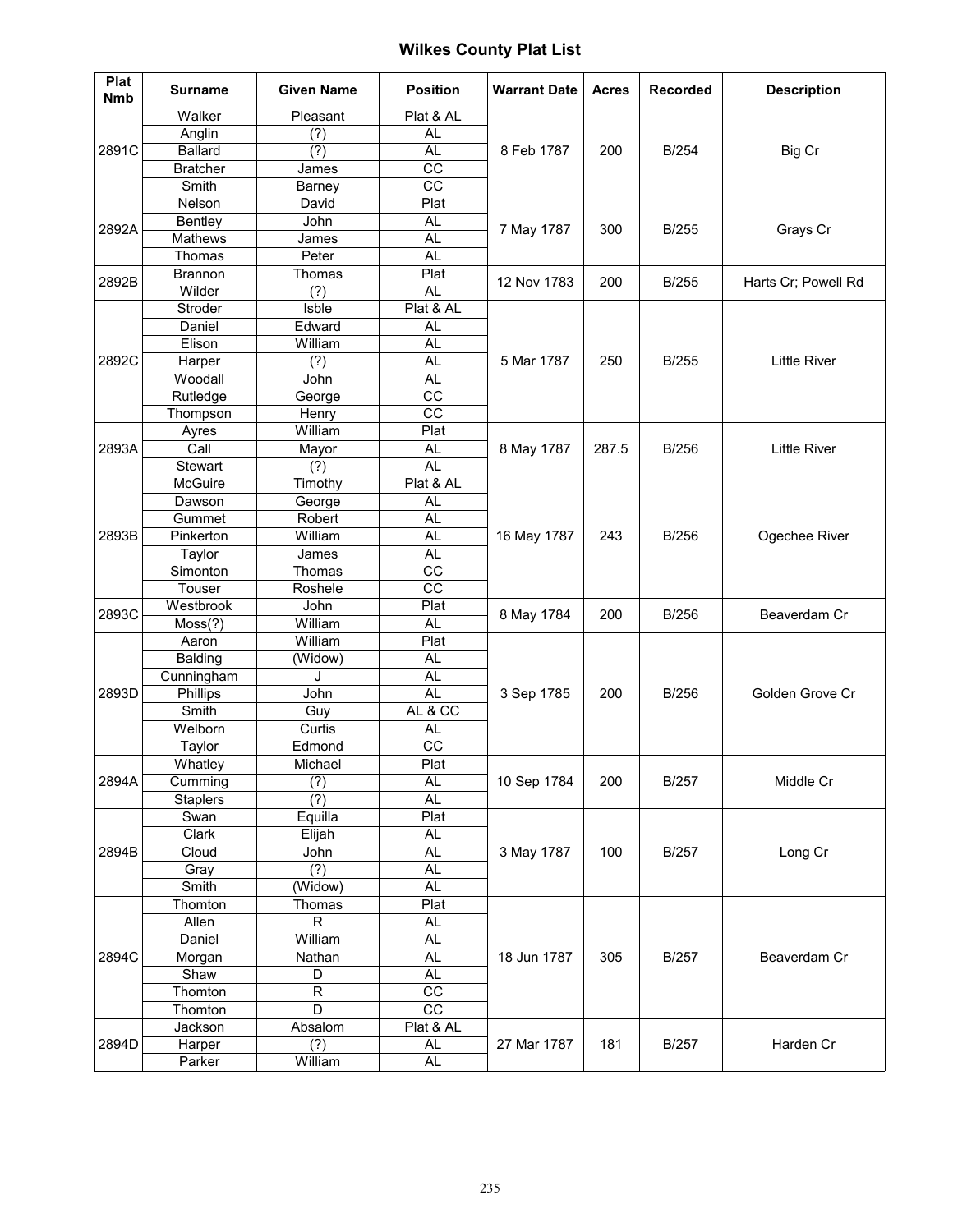| Plat<br><b>Nmb</b> | <b>Surname</b>     | <b>Given Name</b> | <b>Position</b>        | <b>Warrant Date</b> | <b>Acres</b> | <b>Recorded</b> | <b>Description</b>        |
|--------------------|--------------------|-------------------|------------------------|---------------------|--------------|-----------------|---------------------------|
|                    | Lovell             | John              | Plat & CC              |                     |              |                 |                           |
|                    | Hill               | (?)               | AL                     | 6 May 1787          |              |                 |                           |
|                    | Ross               | Samuel            | <b>AL</b>              |                     |              |                 |                           |
|                    | Selfredge          | Robert            | <b>AL</b>              |                     |              |                 |                           |
| 2895A              | Smith              | William           | <b>AL</b>              |                     | 418          | <b>B/258</b>    | Cedar Cr; Savanah River   |
|                    | Smith              | Gabriel           | AL                     |                     |              |                 |                           |
|                    | Watts              | George            | AL                     |                     |              |                 |                           |
|                    | Watts              | Edward            | AL                     |                     |              |                 |                           |
|                    | Rose               | Samuel            | $\overline{cc}$        |                     |              |                 |                           |
|                    | Templeton          | John              | Plat                   |                     | 1590         | <b>B/258</b>    | Deep Cr                   |
|                    | Forgus             | John              | AL & CC                | 9 May 1787          |              |                 |                           |
| 2895B              | Call               | Richard           | AL                     |                     |              |                 |                           |
|                    | Creswell           | David             | AL                     |                     |              |                 |                           |
|                    | Milliron           | Christopher       | CC                     |                     |              |                 |                           |
|                    | Kelley             | Barnard           | Plat                   |                     |              |                 |                           |
|                    | Creswell<br>Karrel | (?)<br>(?)        | <b>AL</b><br><b>AL</b> |                     |              |                 |                           |
| 2895C              | Smawwood           | (?)               | <b>AL</b>              | 19 Feb 1787         | 200          | <b>B/258</b>    | <b>Brier Cr</b>           |
|                    | <b>Brown</b>       | Ephraim           | $\overline{cc}$        |                     |              |                 |                           |
|                    | Webster            | Jonathan          | CC                     |                     |              |                 |                           |
|                    | Brown              | Bedford           | Plat                   |                     |              |                 |                           |
| 2896A              | Houston            | (?)               | <b>AL</b>              | 7 May 1787          | 600          | <b>B/259</b>    | Coldwater Cr              |
|                    | Rose               | John              | AL                     |                     |              |                 |                           |
|                    | Jackson            | Absalom           | Plat                   | 7 Mar 1787          | 433          | <b>B/259</b>    | Brier Cr, Big; Savanah Rd |
|                    | Jackson            | Benjamin          | AL & CC                |                     |              |                 |                           |
| 2896B              | Frankling          | (?)               | AL                     |                     |              |                 |                           |
|                    | <b>Starnes</b>     | (?)               | <b>AL</b>              |                     |              |                 |                           |
|                    | Newton             | Isaac             | CC                     |                     |              |                 |                           |
|                    | Conway             | Phillip           | Plat &CC               | 2 Apr 1787          | 330          | B/260           | Broad River, N fork       |
|                    | Adams              | David             | AL                     |                     |              |                 |                           |
| 2897A              | Alford             | John              | <b>AL</b>              |                     |              |                 |                           |
|                    | Darden             | John              | <b>AL</b>              |                     |              |                 |                           |
|                    | Dudley             | William           | <b>AL</b>              |                     |              |                 |                           |
|                    | Johnston           | Thomas            | CC                     |                     |              |                 |                           |
|                    | Saylor             | Christopher       | Plat                   | 2 Jul 1787          | 200          | B/260           | Fork Cr                   |
| 2897B              | Aberhart           | David             | <b>AL</b>              |                     |              |                 |                           |
|                    | Dod                | (?)               | <b>AL</b>              |                     |              |                 |                           |
|                    | Watson             | (?)               | <b>AL</b>              |                     |              |                 |                           |
|                    | Baker              | Charles           | Plat                   |                     |              | B/260           | Long Cr of Ogechee        |
|                    | Thomas<br>West     | James<br>William  | AL & CC<br>AL & CC     | 4 Dec 1786          | 141          |                 |                           |
| 2897C              |                    | William           | <b>AL</b>              |                     |              |                 |                           |
|                    | Berry<br>Nugent    | Edward            | <b>AL</b>              |                     |              |                 |                           |
|                    | Thomas             | James             | <b>AL</b>              |                     |              |                 |                           |
|                    | Moore              | Abednigo          | Plat                   |                     |              | B/260           |                           |
|                    | Manner             | (?)               | AL                     |                     |              |                 | Long Cr, Dry fork         |
| 2897D              | Jossey             | Henry             | $\overline{cc}$        | 22 May 1787         | 200          |                 |                           |
|                    | Thomas             | Wheat             | cc                     |                     |              |                 |                           |
|                    | McDonald           | Patrick           | Plat & CC              |                     |              |                 |                           |
| 2898A              | Moore              | Jacob             | <b>AL</b>              | 20 Apr 1787         | 56           | B/265           | Broad River, N fork       |
|                    | Johnson            | Thomas            | $\overline{cc}$        |                     |              |                 |                           |
| 2898B              | Coleman            | Michael           | Plat                   |                     | 200          | B/265           |                           |
|                    | Sheperd            | Peter             | <b>AL</b>              | 5 Sep 1785          |              |                 | Beaverdam Cr              |
|                    | McDonald           | Patrick           | Plat & CC              |                     |              |                 |                           |
|                    | Call               | Richard           | AL                     |                     |              |                 |                           |
| 2898C              | Darden             | George            | CC                     | 20 Apr 1787         | 100          | B/265           | Broad River, N fork       |
|                    | McConnel           | John              | CC                     |                     |              |                 |                           |
|                    | Viccory            | William           | CC                     |                     |              |                 |                           |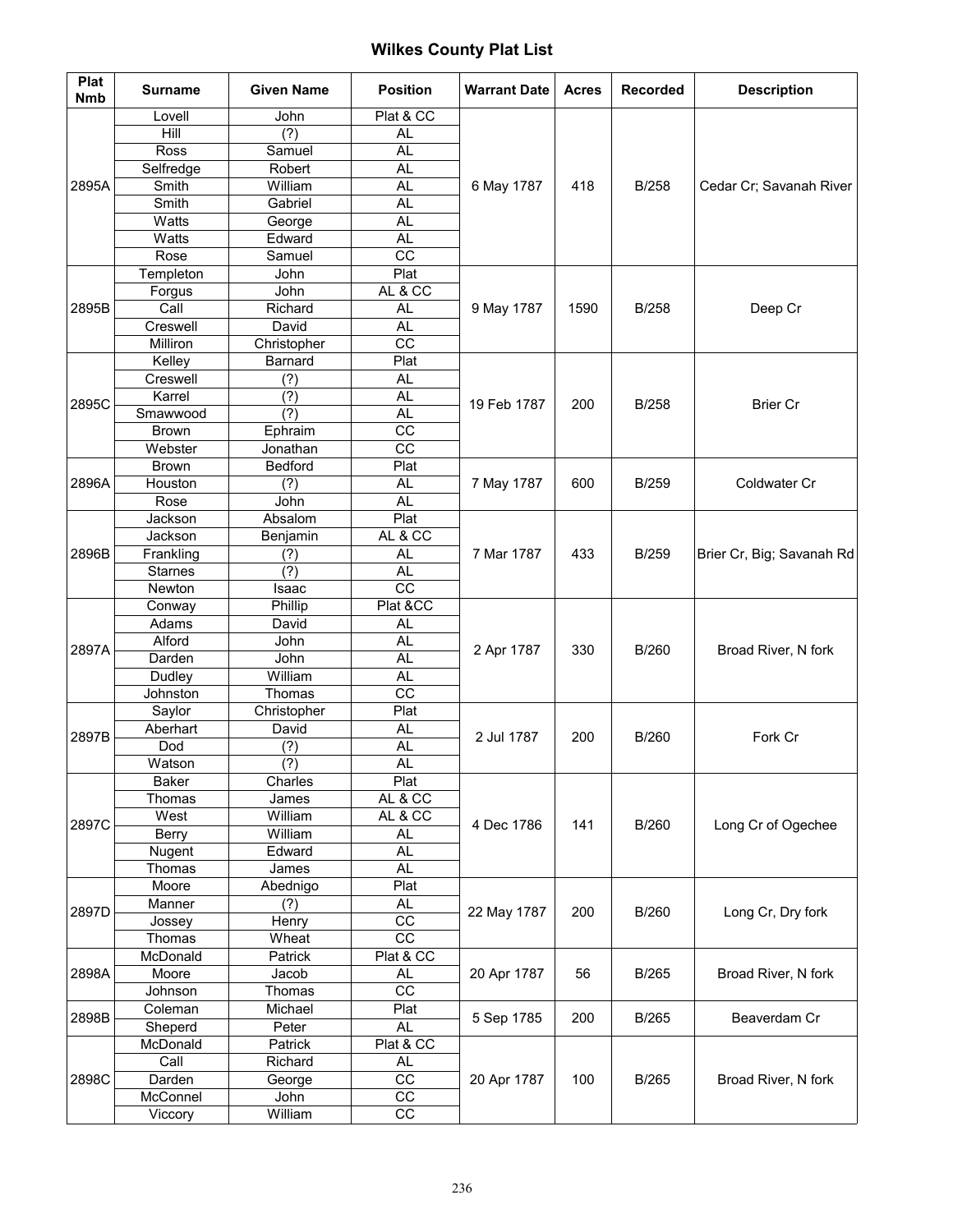| Plat<br><b>Nmb</b> | <b>Surname</b>             | <b>Given Name</b>        | <b>Position</b>        | <b>Warrant Date</b> | <b>Acres</b> | <b>Recorded</b> | <b>Description</b>          |
|--------------------|----------------------------|--------------------------|------------------------|---------------------|--------------|-----------------|-----------------------------|
|                    | Sanders                    | Joshua                   | Plat & AL              | 3 Oct 1786          |              |                 |                             |
| 2898D              | Catching                   | Benjamin                 | <b>AL</b>              |                     |              | B/265           |                             |
|                    | Leveret                    | William                  | <b>AL</b>              |                     | 270          |                 |                             |
|                    | Walker                     | William                  | <b>AL</b>              |                     |              |                 |                             |
|                    | Green                      | Henry                    | Plat                   |                     |              |                 |                             |
|                    | Cook                       | John                     | <b>AL</b>              |                     |              |                 |                             |
| 2898E              | Perkins                    | John                     | <b>AL</b>              | 6 Jun 1787          | 130          | B/265           | Rocky Comfort Cr            |
|                    | Seals                      | Thomas                   | <b>AL</b>              |                     |              |                 |                             |
|                    | Hunt                       | Elisha                   | $\overline{cc}$        |                     |              |                 |                             |
|                    | Chapple                    | John                     | $\overline{cc}$        |                     |              |                 |                             |
|                    | Gray                       | Joseph                   | Plat                   | 25 Jun 1787         |              |                 | Beaverdam of Broad<br>River |
| 2899A              | Smith                      | (?)                      | AL                     |                     | 400          | B/266           |                             |
|                    | <b>Stare</b>               | James                    | CC                     |                     |              |                 |                             |
|                    | Thornhill                  | John                     | $\overline{cc}$        |                     |              |                 |                             |
|                    | <b>Bush</b>                | James                    | Plat                   |                     |              |                 |                             |
|                    | Smith                      | (?)<br>$\overline{$ (?)} | <b>AL</b><br><b>AL</b> |                     |              |                 |                             |
| 2899B              | <b>Staplers</b><br>Whatley | Michael                  | <b>AL</b>              | 6 Aug 1787          | 215          | B/266           | Middle Cr                   |
|                    | <b>Bush</b>                | Levi                     | $\overline{cc}$        |                     |              |                 |                             |
|                    | Harper                     | Jesse                    | $\overline{cc}$        |                     |              |                 |                             |
|                    | Muckleroy                  | Avinton                  | Plat & AL              |                     |              |                 |                             |
| 2899C              | Aycock                     | James                    | <b>AL</b>              | 4 Jul 1785          | 200          | B/266           | <b>Broad River</b>          |
|                    | Traylor                    | William                  | Plat & AL              | 6 Nov 1786          |              | B/266           | Long Cr                     |
|                    | Aycock                     | (?)                      | <b>AL</b>              |                     |              |                 |                             |
| 2899D              | Taylor                     | Edmund                   | $\overline{cc}$        |                     | 200          |                 |                             |
|                    | Taylor                     | William                  | $\overline{cc}$        |                     |              |                 |                             |
|                    | Olive                      | Anthony                  | Plat                   | 2 Aug 1787          | 950          | B/267           | Clouds Cr                   |
| 2900A              | Griffith                   | John                     | <b>AL</b>              |                     |              |                 |                             |
|                    | Sanchet                    | В                        | <b>AL</b>              |                     |              |                 |                             |
|                    | Jones                      | William                  | Plat                   | 7 Nov 1785          |              | B/267           | Middle Cr; Mill Rd          |
| 2900B              | Cunningham                 | (?)                      | <b>AL</b>              |                     | 300          |                 |                             |
|                    | Stapler                    | (?)                      | <b>AL</b>              |                     |              |                 |                             |
|                    | Cole                       | John                     | Plat & AL              | 6 May 1787          | 875          | B/268           | <b>Little River</b>         |
|                    | <b>Burke</b>               | Charles                  | <b>AL</b>              |                     |              |                 |                             |
|                    | Clay                       | John                     | <b>AL</b>              |                     |              |                 |                             |
|                    | Combs                      | John                     | <b>AL</b>              |                     |              |                 |                             |
| 2901A              | Fletcher                   | William                  | AL                     |                     |              |                 |                             |
|                    | McCannon                   | James                    | <b>AL</b>              |                     |              |                 |                             |
|                    | Price                      | Lewis                    | <b>AL</b>              |                     |              |                 |                             |
|                    | White                      | Rody                     | <b>AL</b><br>AL & CC   |                     |              |                 |                             |
|                    | Wootten                    | Jeremiah<br>David        | $\overline{cc}$        |                     |              |                 |                             |
|                    | Ray<br>George              | John                     | Plat                   |                     | 200          | B/269           |                             |
| 2902A              | Clark                      | Elijah                   | <b>AL</b>              | 5 Sep 1785          |              |                 |                             |
|                    | Grigs                      | George                   | Plat                   |                     |              |                 |                             |
| 2902B              | Talbot                     | (?)                      | <b>AL</b>              | (?)                 | 131          | B/269           | Camp Cr                     |
|                    | Hannah                     | James                    | Plat                   |                     |              | B/269           | Reedy Cr                    |
|                    | Karr                       | Henry                    | <b>AL</b>              | 2 Apr 1787          |              |                 |                             |
| 2902C              | McCowen                    | Navel                    | <b>AL</b>              |                     |              |                 |                             |
|                    | Miles                      | (?)                      | <b>AL</b>              |                     | 107          |                 |                             |
|                    | Stuart                     | (?)                      | <b>AL</b>              |                     |              |                 |                             |
|                    | Conners                    | John                     | AL & CC                |                     |              |                 |                             |
|                    | Brown                      | Samuel                   | CC                     |                     |              |                 |                             |
|                    | <b>Braken</b>              | John                     | Plat & AL & CC         |                     |              |                 |                             |
| 2902D              | Frasher                    | George                   | <b>AL</b>              | 4 Jun 1787          | 80           | B/269           | Reedy Cr                    |
|                    | Howell                     | James                    | $\overline{cc}$        |                     |              |                 |                             |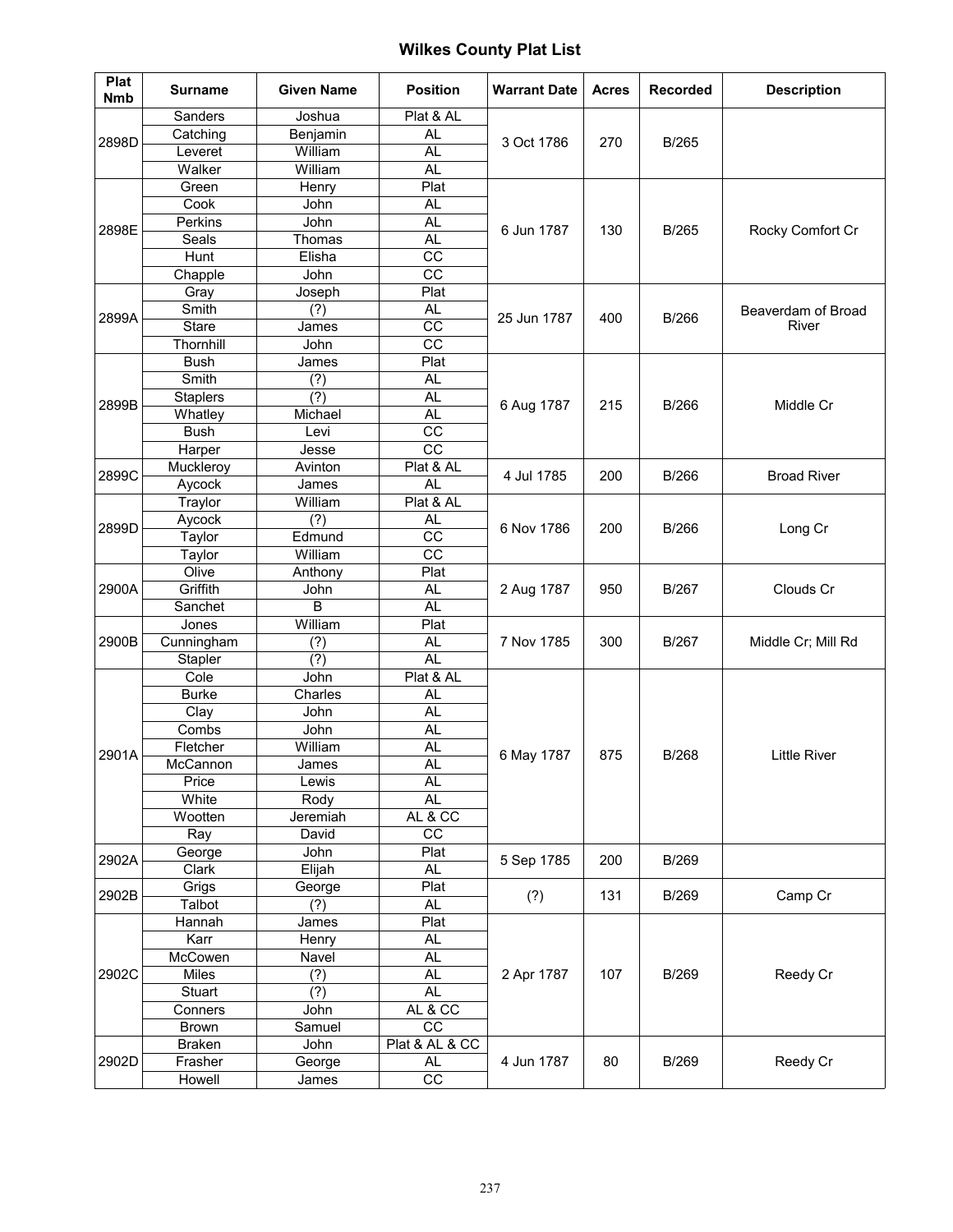| Plat<br><b>Nmb</b> | <b>Surname</b>       | <b>Given Name</b>           | <b>Position</b>   | <b>Warrant Date</b> | <b>Acres</b> | <b>Recorded</b> | <b>Description</b>                         |
|--------------------|----------------------|-----------------------------|-------------------|---------------------|--------------|-----------------|--------------------------------------------|
|                    | Nelson               | Samuel                      | Plat              | 3 Mar 1787          |              |                 |                                            |
| 2902E              | <b>Barnett</b>       | (?)                         | <b>AL</b>         |                     | 10           | <b>B/269</b>    | Broad River, S fork                        |
|                    | Patton               | Thomas                      | AL & CC           |                     |              |                 |                                            |
|                    | Watson               | John                        | CC                |                     |              |                 |                                            |
|                    | Jackson              | Nathaniel                   | Plat & CC         |                     |              |                 |                                            |
|                    | McCormack            | Thomas                      | AL & CC           |                     |              |                 |                                            |
|                    | Granshear            | Jesse                       | <b>AL</b>         |                     |              |                 |                                            |
| 2903A              | Crief                | (?)                         | <b>AL</b>         | 3 Apr 1786          | 600          | <b>B/270</b>    | <b>Little River</b>                        |
|                    | Harper               | William                     | AL                |                     |              |                 |                                            |
|                    | Karr                 | Henry                       | <b>AL</b>         |                     |              |                 |                                            |
|                    | Stewart              | John                        | <b>AL</b>         |                     |              |                 |                                            |
| 2903B              | Delany               | William                     | Plat              | 1 Feb 1787          | 200          | <b>B/270</b>    | Mill Cr                                    |
|                    | Dooly                | John                        | AL.               |                     |              |                 |                                            |
| 2903C              | Wheeler              | Emphry                      | Plat<br>Plat      | 25 Apr 1784         | 200          | <b>B/270</b>    | Golden Grove Cr                            |
|                    | Tate                 | James                       |                   |                     |              |                 |                                            |
|                    | Moss<br>Jamison      | William<br>Robert           | Plat<br>AL        |                     |              |                 |                                            |
|                    | Moffett              | Thomas                      | <b>AL</b>         |                     |              |                 |                                            |
| 2904A              | Roberts              | John                        | <b>AL</b>         | 2 Jan 1786          | 1400         | B/271           | Cherokee Cr; Old River<br>Road; Waggon Rd; |
|                    | Savidge              | Loveless                    | <b>AL</b>         |                     |              |                 | <b>Trading Rd</b>                          |
|                    | Smith                | Henry                       | <b>AL</b>         |                     |              |                 |                                            |
|                    | Ware                 | Henry                       | <b>AL</b>         |                     |              |                 |                                            |
|                    | Ware                 | Robert                      | AL                |                     |              |                 |                                            |
|                    | Henderson            | James                       | Plat & AL         | 7 May 1787          | 30           | B/271           |                                            |
|                    | Callaway             | John                        | AL & CC           |                     |              |                 |                                            |
| 2904B              | Pateet               | Richard                     | <b>AL</b>         |                     |              |                 |                                            |
|                    | Calloway             | Joshua                      | $\overline{cc}$   |                     |              |                 |                                            |
|                    | Hicks                | Edmund B                    | Plat              | 7 Jul 1787          | 450          | <b>B/272</b>    | Brier Cr; Town Cr                          |
|                    | Andsley              | Thomas                      | <b>AL</b>         |                     |              |                 |                                            |
| 2905A              | Collins              | <b>Brise</b>                | AL & CC           |                     |              |                 |                                            |
|                    | Hill                 | William                     | $\overline{cc}$   |                     |              |                 |                                            |
|                    | Overby               | <b>Burwell</b>              | Plat              |                     | 200          | B/272           | <b>Broad River</b>                         |
| 2905B              | Murroney             | Nathan                      | AL.               | 2 Jul 1787          |              |                 |                                            |
|                    | Brown                | Bedford                     | cc                |                     |              |                 |                                            |
|                    | Lindsay              | John                        | $\overline{cc}$   |                     |              |                 |                                            |
|                    | Collins              | <b>Brice</b>                | Plat              | 17 Jul 1787         | 200          | <b>B/272</b>    | <b>Briar Cr</b>                            |
| 2905C              | Andsley              | Thomas                      | AL.               |                     |              |                 |                                            |
|                    | Hicks                | Edmond                      | <b>AL</b>         |                     |              |                 |                                            |
|                    | Weaver               | John                        | Plat              | 21 Apr 1788         |              | B/272           | Middle Cr                                  |
|                    | Bishop               | (?)                         | AL                |                     | 100          |                 |                                            |
| 2905D              | Jones                | $\overline{(\overline{?})}$ | <b>AL</b>         |                     |              |                 |                                            |
|                    | Miller               | (?)                         | <b>AL</b>         |                     |              |                 |                                            |
|                    | Whatley              | Richard                     | AL                |                     |              | <b>B273</b>     | Beaverdam Cr, Big                          |
|                    | Gordon               | Thomas                      | Plat              |                     |              |                 |                                            |
| 2906A              | Pope<br>Stubblefield | (?)                         | <b>AL</b>         | 30 Jul 1787         | 1000         |                 |                                            |
|                    | Hollifield           | (?)<br>Daniel               | <b>AL</b><br>Plat |                     |              |                 |                                            |
| 2906B              | <b>Banks</b>         | John                        | <b>AL</b>         |                     |              | <b>B273</b>     |                                            |
|                    | Goldsby              | J                           | AL                | 3 Jul (?)           | 300          |                 |                                            |
|                    | Pie(?)               | (?)                         | <b>AL</b>         |                     |              |                 |                                            |
|                    | Thornton             | Herod                       | AL                |                     |              |                 |                                            |
|                    | Gatwood              | Larkin                      | Plat              |                     |              |                 |                                            |
|                    | Cargile              | John                        | AL.               |                     | 350          | <b>B/274</b>    | Doves Cr                                   |
| 2907A              | Higganbottom         | Benjamin                    | CC                | 9 Mar 1785          |              |                 |                                            |
|                    | Higganbottom         | Francis                     | $\overline{CC}$   |                     |              |                 |                                            |
|                    | Bedingfield          | Charles                     | Plat              |                     |              |                 |                                            |
| 2907B              | Hinton               | (?)                         | AL.               | 7 May 1787          | 300          | <b>B/274</b>    | Long Cr                                    |
|                    | Robeson              | (?)                         | AL                |                     |              |                 |                                            |
|                    |                      |                             |                   |                     |              |                 |                                            |